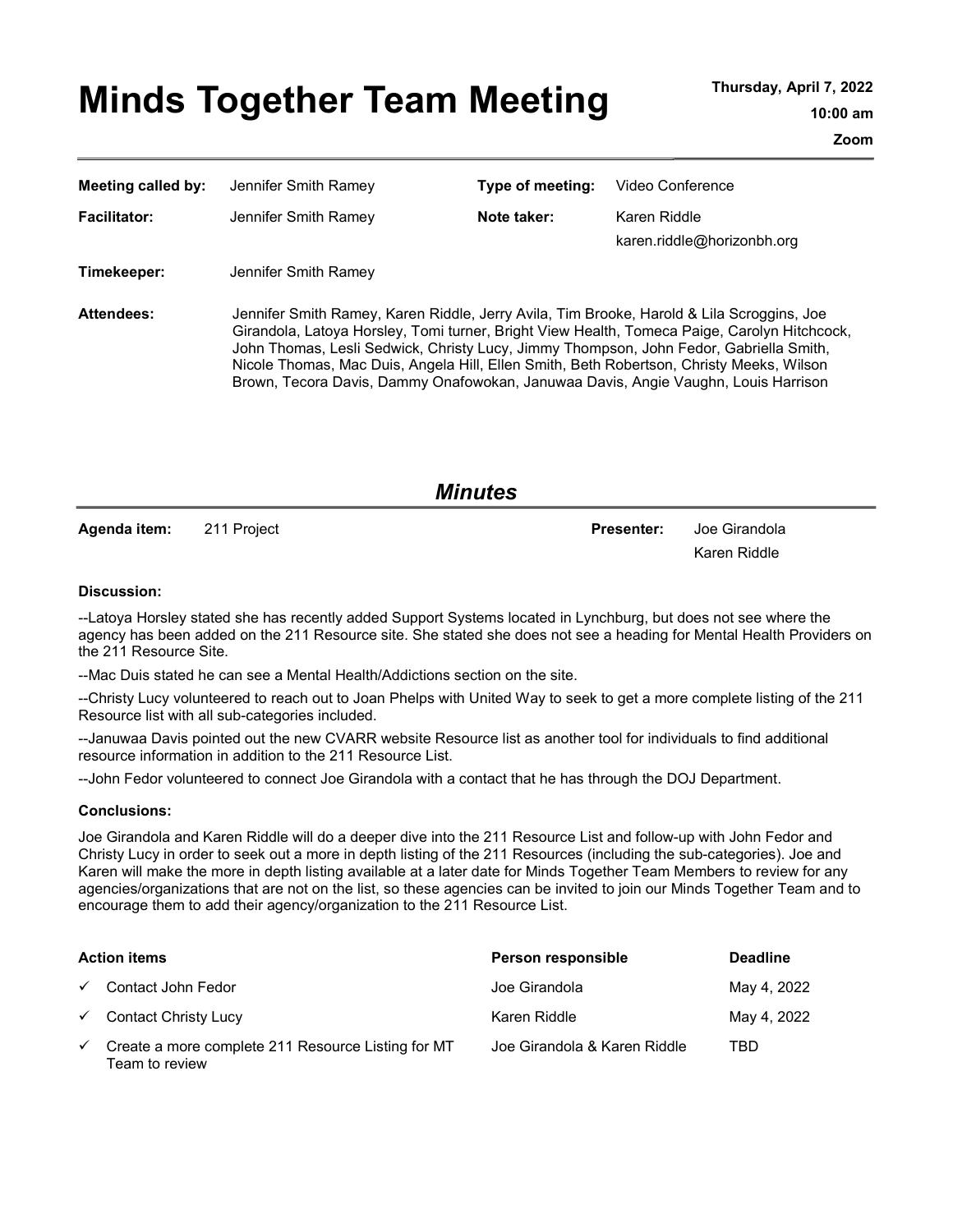## Agenda item: Agency/Organization Updates **Presenter:** Round Robin

## Discussion:

Jerry Avila—with Bedford County Juvenile Probation & Parole Juveniles stated Spring Break is next week.

Angie Vaughn—stated she is the Office Manager at Horizon Behavioral Health Bedford Wellness Center and she also manages the therapists at the Bedford WC. Angie stated there is room for more day IOP referrals. Angie stated Pam Mangus has started a part 2 for the Trauma Group that Pam facilitates at the Bedford WC.

Tomi Turner—with Bedford DSS stated there are lots of referrals at this time. During the month of March 2022 DSS Bedford received 142 CPS referrals and 85 APS referrals. Tomi stated this set a 21-year-record for the time she has been with the Bedford DSS. Tomi stated there are currently 6 active in the Family Treatment Drug Docket.

Tim Brooke—with the Bedford Police Department asked for the 211 hyperlink (211 website to follow: https://211virginia.org/consite/index.php). Tim stated there is an upcoming meeting today (April 7th) at 5:30 pm to discuss the revitalization of the Gazebo in the Town of Bedford. Tim mentioned the Coffee & conversation at Bridge & Main is still on going. Tim requested anyone who is interested in the Cop camp to sign up. Time mentioned the National Night Out is coming up August 2, 2022. Tim stated he wanted to share as a member of St. John's Episcopal Church that the church is in collaboration with the McShin Foundation (website following: htttps://mcshin.org/resources/marker-project/) and is going to display (April 23-May 1, 2022) white crosses to raise community awareness and to represent the estimated preventable deaths that may happen due to overdose related to SUD including drugs such as Opioid, Heroin, and/or Crack Cocaine.

Beth Robertson –with BCPS stated the strategic planning is coming to an end and they now have a 5-year plan for addressing Mental Health support and Behavioral Health support within the schools.

Dammy Onafowokan—with HBH stated the Bedford FTDD Program is now into the  $2^{nd}$  year of the 5-year grant and year 2 will come to an end July 31, 2022. Dammy reported to date there have been 11 total graduates from the Bedford FTDD program.

Tomeca Paige—with Therapeutic Alliance stated TA offers MH Skill Building services with immediate availability, in-home ABA services with immediate availability, and custodial visitation monitoring with a minimal wait list of about one month. Tomeca stated TA is planning to begin an ABA Support Group ASAP.

Harold & Lila Scroggins—with Celebrate Recovery Bedford stated the CR meetings occur on Thursdays at 6:30 pm and the attendance numbers have increased with their highest number being 28, and they are also witnessing a higher level of participation as well.

Mac Duis—with BCPS stated the schools are using alternatives to suspension and compiling data to take a look at the percentage of suspensions to incidents in the schools. The numbers are trending down by utilizing additional alternative methods of approach, such as reviewing to see if students need support or redirection.

Wilson Brown—with St. John's Episcopal Church stated they have been doing a book study on "Dope Sick" to raise awareness on how deeply SUD affects the Bedford community.

Gabriella Smith—with HBH alerted the team about HBH loss of email access during the week of 3/23/22 to 3/30/22. Gabriella requested all emails that anyone has sent to HBH staff be resent as the staff are unable to access the ones sent during these dates. Gabriella also announced an upcoming HBH Motorcycle Rally event on Sat, May 7, 2022. This event will have something for everyone including pizza, games, and live band(s).Gabriella encourages you to wear green when you attend this event at HBH Langhorne Wellness Center, 2215 Langhorne Rd., Lynchburg, VA 24501.

John Fedor—with DOC J-P&P stated operations have returned to normal and all programs are in full swing now that the number of Covid-19 cases have greatly reduced in the area. Chief stated DOC will attend the National Night Out and the location is TBD.

Tecora Davis—with DOC J-P&P typed in the chat that the next Re-entry Subcommittee meeting is scheduled for Thursday 4.21.2022 at 1:00pm.

Angela Hill—with Lake Christian Ministries stated she is the New Tomorrows Coordinator.

Christy Meeks—with Mt. Regis Center-Salem stated they are a residential center that serves the state of VA and they can do IOP in person and virtual. Christy stated Mt. Regis is celebrating 75 years in 2022. Christy stated they have an event coming up on 4/13/22 at 10:00 am at Market and Main in collaboration with American Addiction.

Januwaa Davis—with HBH Prevention Team announced HBH is hiring a Prevention Specialist. Prevention is conducting a needs assessment on Gaming & Gambling treatment needs in our area, providing Mental Health First Aid Trainings, providing FREE REVIVE trainings. Jan stated there is a Drug Take Back day scheduled on Sat., April 11, 2022 at 7 locations including 2 Bedford locations (Tractor Supply and Jefferson Forest HS). HBH Prevention paid for 67 scholarships for the most recent conference. Jan stated HBH is working with the Southside CSB to put together a Trauma Focused Conference/Event with Dr. Bruce Perry.